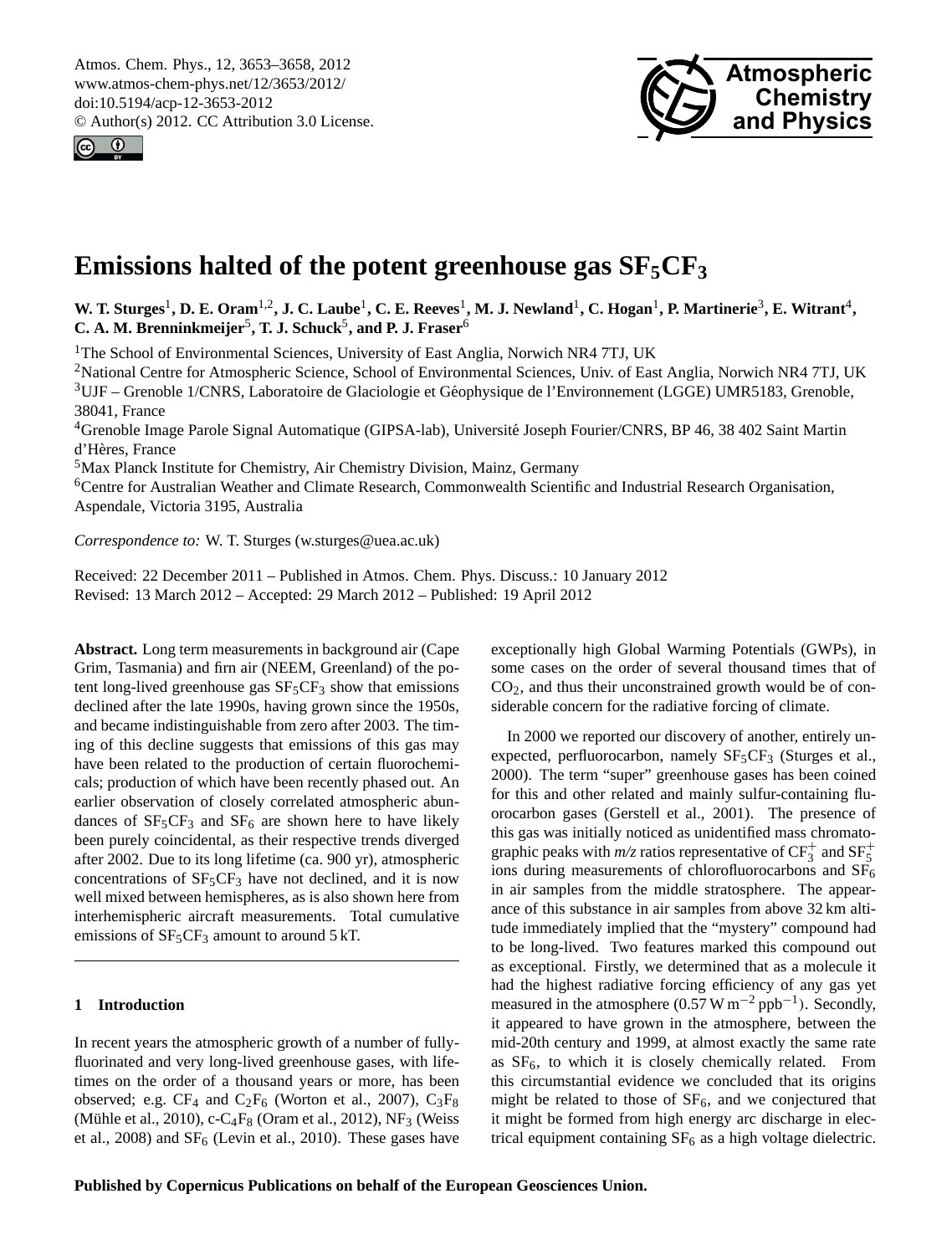Indeed there has since been some laboratory evidence for this (Huang et al., 2005; Solovev et al., 2007). Immediately following publication of our article, however, an open letter to the publishing journal from the company 3M stated that "one source of this compound is as a by-product of the manufacture of certain 3M fluorochemicals" (Santoro et al., 2000). It transpired that the relevant process was electrochemical fluorination for the production of perfluorooctanyl sulphonate, (PFOS) and other fluorosurfactants, used in the manufacture of foams and stain-resist coatings. They went on to note that these production operations were to be imminently curtailed in the USA. In a subsequent personal communication, their bottom-up emission estimates were evidently close to the global emission rate that we had deduced from observations.

We have updated the time series of atmospheric measurements from our original publication, and find that  $SF<sub>5</sub>CF<sub>3</sub>$ has ceased to increase in the atmosphere, whereas the abundance of  $SF<sub>6</sub>$  has continued to rise unabated. This clearly demonstrates that our original supposition that  $SF<sub>5</sub>CF<sub>3</sub>$  originates from the degradation of  $SF_6$  was incorrect, and that all evidence now points to 3M being correct in their earlier assertion and that, as they predicted, emissions of this greenhouse gas have subsequently reduced to the point where they are no longer distinguishable by observation from zero.

## **2 Methodology**

## **2.1 Sampling and analysis**

The majority of the samples collected at Cape Grim, Tasmania (40.4◦ S, 144.4◦ E) since 1994 were pumped directly into 3-dm<sup>3</sup> electrochemically passivated (Rasmussen) or Silcosteel-treated (Restek Corp.) stainless steel canisters at a pressure of ca. 2 atmospheres using a metal bellows air pump. Prior to 1994, the samples analysed were sub sampled from the parent Cape Grim air archive contained at high pressure (ca. 30 atmospheres) in large  $(35 \text{ dm}^3)$  stainless steel vessels. In all cases the air samples were collected under baseline (clean marine air) conditions. Details of the Cape Grim air archive and sampling techniques have been reported elsewhere (Oram et al., 1995; Fraser et al., 1999). Analyses were carried out using gas chromatography separation followed by detection with an EBE configuration triplesector mass spectrometer (Waters/Micromass "Autospec"). Two slightly different techniques were employed using different capillary columns in the case of the Cape Grim air samples. In the first instance samples were preconcentrated on a glass bead trap cooled to −185 ◦C and separated on a Chrompack KCl-passivated alumina PLOT column. In the second case the samples were preconcentrated on a Hayesep D-packed trap cooled to −78 °C. The two techniques are described in detail in Oram et al. (2012). Samples from NEEM and CARIBIC (see below) were exclusively analysed using the GasPro column. Analytical uncertainties were assessed from the reproducibility of duplicate samples and frequent calibration standard measurements.

To determine a corresponding trend of  $SF<sub>5</sub>CF<sub>3</sub>$  in the Northern Hemisphere we also made measurements on air pumped from deep snow (firn) in northern Greenland (the North Greenland Eemian Ice Drilling project, NEEM; [www.](www.neem.nbi.ku.dk) [neem.nbi.ku.dk\)](www.neem.nbi.ku.dk), which contains air dating from the early 20th century (Buizert et al., 2011). The sampling for trace gases at NEEM is described in Buizert et al. (2011) and Laube et al. (2010).

Finally, measurements were also made on 49 air samples collected from a Lufthansa aircraft during four flights at cruising altitudes of 8.6 to 12.2 km between Frankfurt, Germany and Cape Town/Johannesburg, South Africa in the period October 2009 to March 2011 in the framework of the CARIBIC project (Brenninkmeijer et al., 2007; [www.](www.caribic-atmospheric.com) [caribic-atmospheric.com\)](www.caribic-atmospheric.com).

### **2.2 2-D atmospheric modelling**

A 2-D global atmospheric chemistry-transport model was used to derive "top-down" emission estimates of  $SF<sub>5</sub>CF<sub>3</sub>$ from the measurements made at Cape Grim. The model grid is divided into 24 equal area, longitudinally-averaged bands and has 12 vertical layers each of 2 km depth. The model has been described elsewhere (Hough 1989, 1991) and has been used to study the temporal behaviour and global distribution of other halocarbons (Fraser et al., 1999; Reeves et al., 2005; Laube et al., 2010; Oram et al., 2012). The latitudinal distribution of emissions is based on an even split between the two main production sites of PFOS by 3M, Decatur, Alabama  $(34° \text{ N}, 87° \text{ W})$  and Antwerp, Belgium  $(51° \text{ N}, 4° \text{ E})$  (Paul et al., 2009). An atmospheric lifetime of 890 yr was assumed for  $SF<sub>5</sub>CF<sub>3</sub>$  (Montzka et al., 2011; Miller et al., 2002), and the annual emissions in the model were adjusted until the predicted concentrations matched the Cape Grim observations.

# **2.3 Modelling trace gas transport in firn**

The relationship between past atmospheric trends and concentration profiles in firn can be established using models of trace gas transport in firn, which is dominated by diffusion but is also subject to gravitational fractionation, firn sinking and gas trapping effects. Here we use a direct model of transport in firn as described by Witrant et al. (2011), which includes the main modelling principles proposed by Rommelaere et al. (1997), Fabre et al. (2000) and Martinerie et al. (2009). We use a firn diffusivity profile for the conditions at NEEM that has been evaluated using nine reference gases: CO<sub>2</sub>, CH<sub>4</sub>, SF<sub>6</sub>, HFC-134a, CH<sub>3</sub>CCl<sub>3</sub>, <sup>14</sup>CO<sub>2</sub>, CFC-11, CFC-12 and CFC-113 as described in Buizert et al. (2011). The diffusion coefficient for  $SF<sub>5</sub>CF<sub>3</sub>$  was taken to be the same as that used in our earlier study (i.e.  $0.0562 \text{ cm}^2 \text{ s}^{-1}$ , or 0.467 relative to that of  $CO_2$ ; Sturges et al., 2000).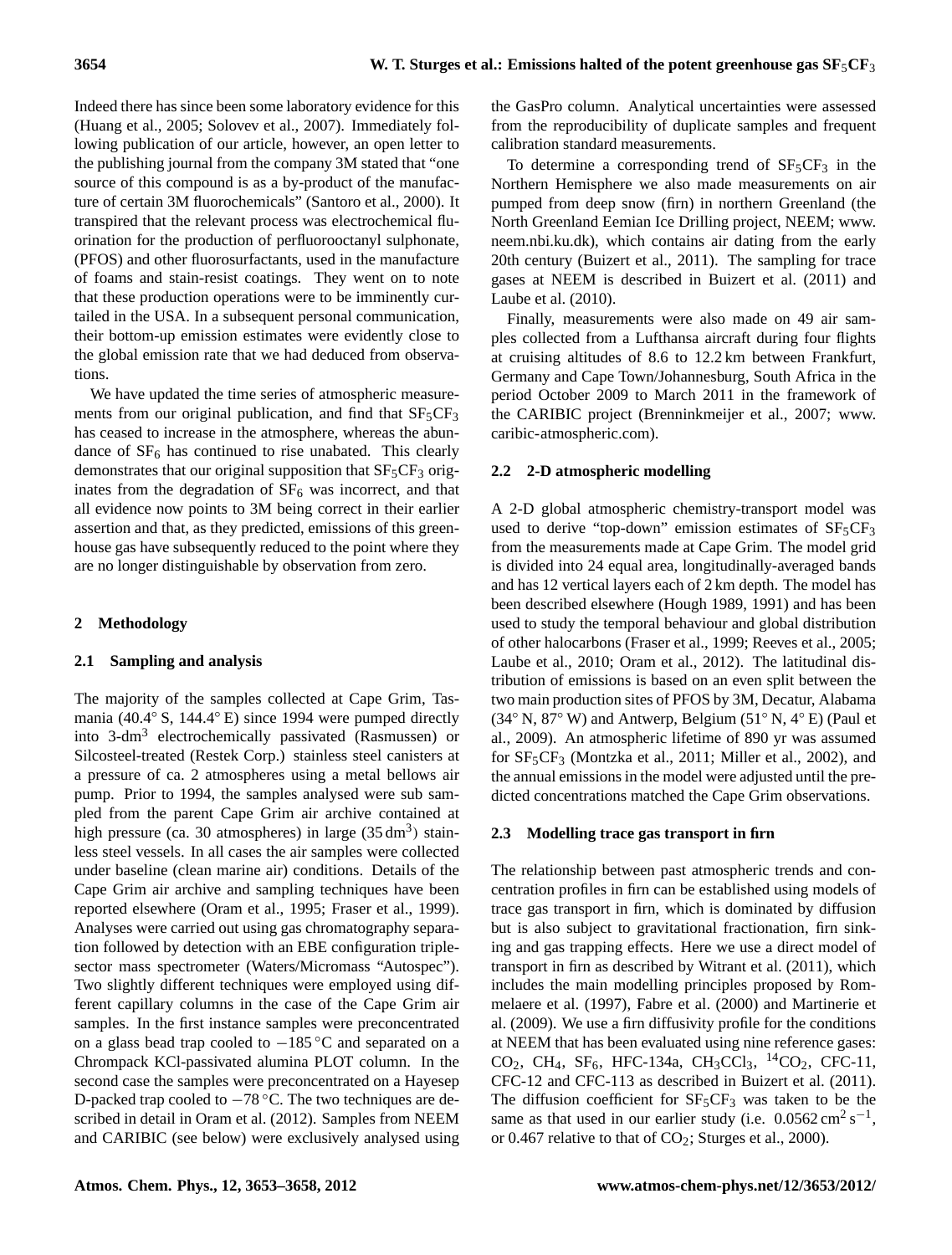

**Fig. 1.** The atmospheric record of  $SF<sub>5</sub>CF<sub>3</sub>$  from measurements made in air collected at Cape Grim, Tasmania; in firn air collected at Dome Concordia, Antarctica; and in air collected between 8.6 and 12.2 km and 47◦ N–28◦ S from the CARIBIC aircraft. The dashed blue-green line is a least mean squares optimisation fit to a subset of the Cape Grim (see text) and Dome Concordia measurements (pre-1978) with the uncertainty of the fit shown as black dashed lines. The red line (almost indistinguishable from the blue-green line) is the output mixing ratio from the atmospheric model run for the location of Cape Grim using the emissions shown in Fig. 2. The blue broken line shows the "predicted"  $SF<sub>5</sub>CF<sub>3</sub>$  assuming a constant ratio to  $SF<sub>6</sub>$  (see text). The inset figure is an expansion of the main graph between the dates 2000–2011.

#### **3 Results and discussion**

The Cape Grim measurements are compiled in Fig. 1 as red diamonds for the measurements made with the GasPro capillary column, and green dashes for those made with the Al-PLOT capillary column. There is excellent agreement between the two sets of analyses for the overlapping periods. The Al-PLOT measurements, however, had somewhat lower precision and were more scattered. The reason for this is not entirely clear (it might relate to slightly higher column bleed) as other gases showed generally excellent precision by the same method (e.g. Worton et al., 2007). Also shown, as blue circles, are the measurements from the original  $SF<sub>5</sub>CF<sub>3</sub>$  paper. These were all from measurements in Antarctic firn air (Dome Concordia) and the dates have been estimated from co-measurements of  $SF<sub>6</sub>$  as described in Sturges et al. (2000). The tabulated dates so determined can be found at the Carbon Dioxide Information Analysis Center [\(cdiac.ornl.gov/trends/otheratg/sturges/sturges.html\)](cdiac.ornl.gov/trends/otheratg/sturges/sturges.html). The Dome C measurements usefully extend the southern hemispheric trend to dates before that of first Cape Grim measurements. The final set of measurements shown in Fig. 1 (purple squares) are the means of the measurements from the flights of the CARIBIC aircraft in 2009, 2010 and 2011 in the upper troposphere and lower stratosphere. These agree very well with the last few years of  $SF<sub>5</sub>CF<sub>5</sub>$  measurements at Cape Grim, which is discussed further below.

Due to the greater scatter of the Cape Grim Al-PLOT measurements, we have based our subsequent model and curve fitting on the Cape Grim GasPro measurements, but we have also included the Dome C measurements prior to 1978 to define the earlier part of the trend. A five-parameter sigmoid expression (SPSS, now Systat Software, SigmaPlot Version 7) has been used to fit a smoothed line to the points (dashed blue-green line), as this allows an envelope of uncertainty to be plotted based on the  $\pm 1$  sigma deviation of the fit (dashed black lines). The 2-D atmospheric model output for the surface grid box for the latitude of Cape Grim is shown as a solid red line. This is barely distinguishable from the sigmoidal line fit, and falls entirely within the deviation of the latter, as can be better seen in the expanded panel (inset to Fig. 1). We therefore judge that the model fit represents well the observed trend.

The final curve plotted in Fig. 1, shown as a blue broken line, is a calculation of the  $SF<sub>5</sub>CF<sub>3</sub>$  abundance expected had it exhibited the same relative molar abundance to  $SF_6$  as was assumed in the modelling study from our original paper, i.e. a ratio to  $SF_6$  of 3.05 × 10<sup>-2</sup>. After 2002 it is clear that the apparent relationship between  $SF<sub>5</sub>CF<sub>3</sub>$  and  $SF<sub>6</sub>$  began to diverge, with the latter continuing to grow whilst the  $SF<sub>5</sub>CF<sub>3</sub>$ abundance began to stabilise. It can, therefore, be concluded that the emission of  $SF_5CF_3$  is not linked to that of  $SF_6$ , contrary to our original hypothesis.

The measurements in Fig. 1 demonstrate the absence of significant emissions of  $SF<sub>5</sub>CF<sub>3</sub>$  prior to the late 1960s, which is consistent with large-scale manufacture of PFOS having begun after 3M acquiring the patent for electrochemical fluorination in the 1950s. The first evidence for an unambiguous decrease in the atmospheric growth rate appears to have been around 2000, since which time the growth rate has declined rapidly. For the model to agree with the sigmoidal line fit, it was necessary to continue a small emission to the atmosphere after 2003 (see below). However, a model run (not shown) in which emissions were allowed to continue until 2003, and were then reduced to zero thereafter, resulted in a small decline in  $SF_5CF_3$  (less than 1 % or 0.001 ppt) between 2003 and 2011, but which still fell within the uncertainty of the measurements. Equally, a longer atmospheric lifetime would imply emissions closer to zero, as noted in a sensitivity test with a lifetime of 3000 yr (not shown).

Rosiek et al. (2007) reported an upward trend in  $SF<sub>5</sub>CF<sub>3</sub>$ (measured by gas chromatography with a modulated electron capture detector) between 2001 and 2003 in Krakow, Poland that is not consistent with the timing of the "turn over" in northern hemispheric abundances from this study. The 2- D model used here, tuned to the Cape Grim record, suggests that growth in the Northern Hemisphere would have stopped after about 2001. Measurements by Busenberg and Plummer (2008) of the growth of  $SF<sub>5</sub>CF<sub>3</sub>$  (also by electron capture detector) since the late 1980s from various sites in North America are in broad agreement with our measurements, and also suggest a possible turn over in concentrations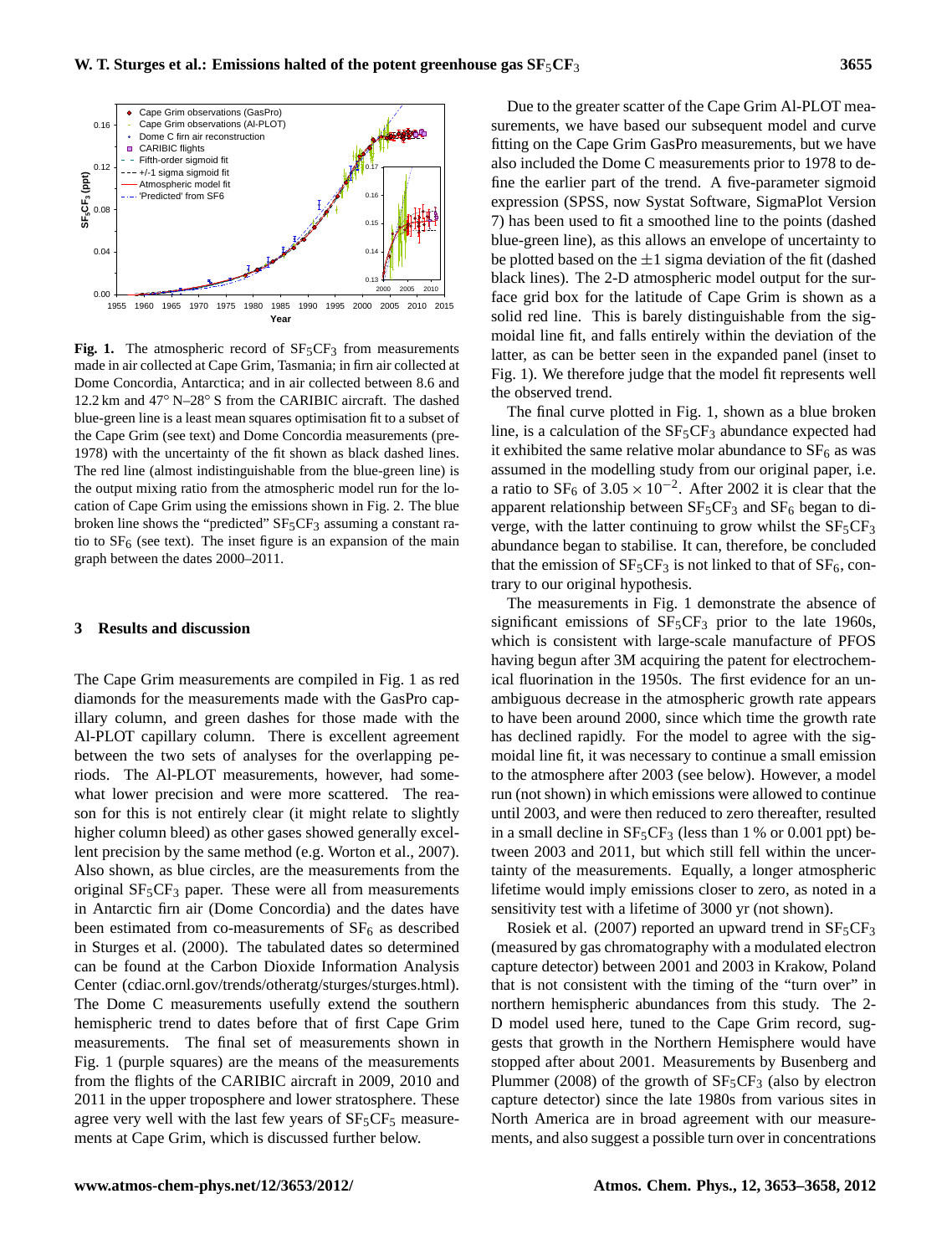

**Fig. 2.** The model-derived annual and cumulative emissions of  $SF<sub>5</sub>CF<sub>3</sub>$  used to produce the atmospheric model fit scenario presented in Fig. 1 (the red line in Fig. 1).

since 2000, although it is difficult to be certain given the relatively large scatter in their reported measurements. It is not clear if analytical methodologies might have contributed to some of the discrepancies noted between these different studies.

The annual emissions used in the atmospheric model to reproduce the observed atmospheric abundance of  $SF<sub>5</sub>CF<sub>3</sub>$ are shown in Fig. 2. Emissions rose year-on-year from the 1960s to the 1990s, peaking in 1996 and 1997 at around 300 tonnes yr−<sup>1</sup> , before progressively declining. The decline was very rapid from about 2000 to 2003. As discussed above, we cannot confidently distinguish the emissions shown after 2003 (around 10 tonnes yr−<sup>1</sup> ) from zero.

The same model run can also be used to produce a temporal trend for the latitude and elevation relevant to the Greenland firn air sampling site. This trend can then be used as input to the firn diffusion model to derive an expected depth profile for  $SF<sub>5</sub>CF<sub>3</sub>$ . This is shown in Fig. 3 (line) along with the actual measurements made in the firn air (symbols). There is very good agreement suggesting excellent compatibility between the two sets of measurements and further validation of the modelled atmospheric distribution of  $SF<sub>5</sub>CF<sub>3</sub>$ .

While atmospheric abundances were rising, e.g. during the 1990s, the model computes significant global latitudinal concentration gradients, and significant altitudinal gradients in the Northern Hemisphere. For example, for the year 1996 the model predicts 21 % higher  $SF<sub>5</sub>CF<sub>3</sub>$  mixing ratios in the Arctic than in the Antarctic. From about 2004 onwards, however, the model predicts no significant altitudinal or latitudinal gradient. The latter prediction is confirmed by the close similarity observed between the CARIBIC measurements in 2009, 2010 and 2011 in the upper troposphere/lower stratosphere, and the ground level measurements from NEEM (albeit at 3 km) and those from Cape Grim (Fig. 1). Figure 4 further illustrates that, by the date of the aircraft flights, there was no evidence of a latitudinal gradient in  $SF<sub>5</sub>CF<sub>3</sub>$ , which also confirms the absence of further significant emissions to



**Fig. 3.** The observed amounts (symbols) of  $SF<sub>5</sub>CF<sub>3</sub>$  in samples collected at different depths of firn at the NEEM drilling site, Greenland. The purple line is the result of taking the long-term trend of the gas in the atmospheric model domain box appropriate for NEEM, based on the best fit to Cape Grim (red line in Fig. 1), and used as input to the firn diffusion model.



Fig. 4. Measurements of SF<sub>5</sub>CF<sub>3</sub> from whole air samples collected from four interhemispheric CARIBIC flights flying at 8.6–12.2 km, as a function of latitude.

the atmosphere, such that the mixing ratio of this gas had equilibrated throughout the global atmosphere.

3M stated that a phase-out of PFOS manufacture was decided upon in 2000 (statement on "3M's Phase Out and New Technologies" at [solutions.3m.com/wps/portal/3M/en](solutions.3m.com/wps/portal/3M/en_US/PFOS/PFOA/Information/phase-out-technologies/) [US/PFOS/PFOA/Information/phase-out-technologies/\)](solutions.3m.com/wps/portal/3M/en_US/PFOS/PFOA/Information/phase-out-technologies/), but also that overall greenhouse gas emissions (not just  $SF_5CF_3$ ) had been reduced 40 % since 1995 (Santoro, 2000). The PFOS phase-out was supposedly completed in 2002 (see "statement" above on 3M's web site). Our results confirm that there was indeed a rapid decline in emissions between 2000 and 2003, although the uncertainties in our observations preclude us from determining whether emissions actually ceased in 2003. Nevertheless, these findings strongly suggest that  $SF<sub>5</sub>CF<sub>3</sub>$  emissions are indeed uniquely associated with such fluorochemical production. 3M state that associated fluorochemical production continued via a subsidiary (Dyneon), albeit using perfluorooctanoic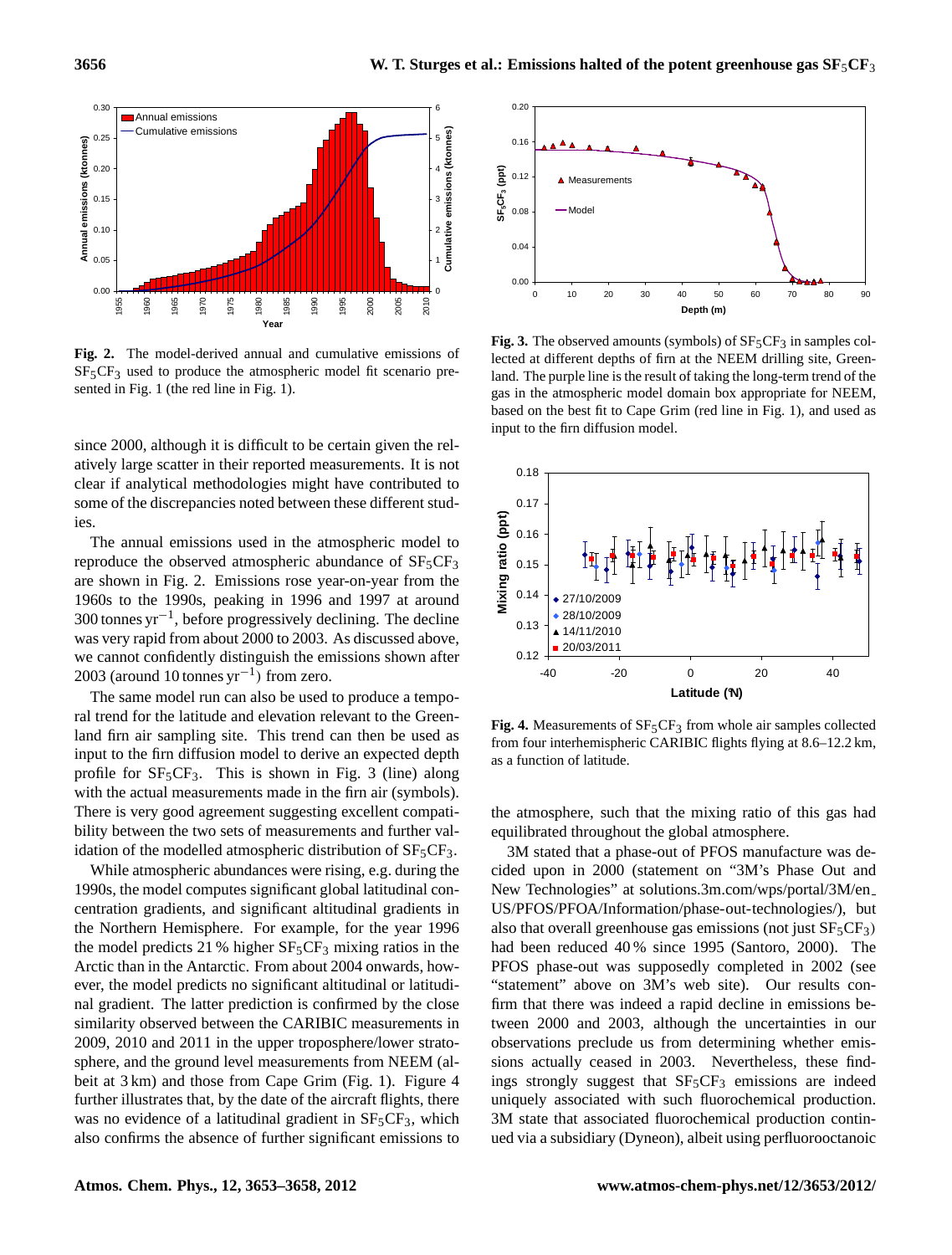acid (PFOA) not PFOS, but this too ceased in 2008 (see 3M "statement"). A number of companies worldwide continue to manufacture related perfluorocarboxylates (Rennner, 2006) but, it appears from our observations, without incurring substantial emissions of  $SF<sub>5</sub>CF<sub>3</sub>$ . 3M themselves have subsequently switched to processes that produce perfluorobutane sulfonate (PFBS) instead of the more toxic PFOS (3M "statement" and Renner, 2006).

#### **4 Conclusions**

The combined dataset from the Cape Grim atmospheric air archive, northern and southern hemispheric firn air, and interhemispheric aircraft flights results in a consistent atmospheric trend for  $SF_5CF_3$  from the mid-20th century to 2011. Although the maximum atmospheric abundance of this molecule has never exceeded more than a small amount (0.15 ppt), and thus currently contributes only minutely to climate forcing (Sturges et al., 2000), it (along with the other fully-fluorinated species referred to in the Introduction) represents an essentially irreversible change to the composition of the Earth's atmosphere and to the radiative forcing of the climate. The present cessation (or near-cessation), and presumed future avoidance of further emissions of this gas, is therefore to be welcomed.

## **Supplementary material related to this article is available online at: [http://www.atmos-chem-phys.net/12/](http://www.atmos-chem-phys.net/12/3653/2012/acp-12-3653-2012-supplement.zip) [3653/2012/acp-12-3653-2012-supplement.zip.](http://www.atmos-chem-phys.net/12/3653/2012/acp-12-3653-2012-supplement.zip)**

*Acknowledgements.* WTS, DEO and JCL acknowledge the UK Natural Environment Research Council (NERC) for awards NE/F021194/1 (NEEM), R8/H12/38/012 (NCAS Composition) and NE/F015585/1 (NERC Fellowship) respectively. CH and MJN were both supported by NERC Doctoral Studentships. We thank Michael Leist and the staff of the Cape Grim Baseline Station and the CSIRO GASLAB for collection and maintenance of the Cape Grim air archive. The Cape Grim programme has previously received funding from the former UK Government Department of Environment (GA/4/2/57). The CARIBIC programme has previously received funding from UK NERC (NER/T/S/2000/01040 and GST/02/2218) and the European Union (EVK2-GT2001-00101). We are grateful to the entire CARIBIC team and all its partners. We are indebted to Jakob Schwander of the Physics Institute at the University of Berne, Switzerland for collecting the NEEM firn air samples. NEEM is directed and organized by the Center of Ice and Climate at the Niels Bohr Institute and US NSF, Office of Polar Programs. It is supported by funding agencies and institutions in Belgium (FNRS-CFB and FWO), Canada (GSC), China (CAS), Denmark (FIST), France (IPEV, CNRS/INSU, CEA and ANR), Germany (AWI), Iceland (RannIs), Japan (NIPR), Korea (KOPRI), The Netherlands (NWO/ALW), Sweden (VR), Switzerland (SNF), United Kingdom (NERC) and the USA (US NSF, Office of Polar Programs).

Edited by: T. Blunier

#### **References**

- Brenninkmeijer, C. A. M., Crutzen, P., Boumard, F., Dauer, T., Dix, B., Ebinghaus, R., Filippi, D., Fischer, H., Franke, H., Frieß, U., Heintzenberg, J., Helleis, F., Hermann, M., Kock, H. H., Koeppel, C., Lelieveld, J., Leuenberger, M., Martinsson, B. G., Miemczyk, S., Moret, H. P., Nguyen, H. N., Nyfeler, P., Oram, D., O'Sullivan, D., Penkett, S., Platt, U., Pupek, M., Ramonet, M., Randa, B., Reichelt, M., Rhee, T. S., Rohwer, J., Rosenfeld, K., Scharffe, D., Schlager, H., Schumann, U., Slemr, F., Sprung, D., Stock, P., Thaler, R., Valentino, F., van Velthoven, P., Waibel, A., Wandel, A., Waschitschek, K., Wiedensohler, A., Xueref-Remy, I., Zahn, A., Zech, U., and Ziereis, H.: Civil Aircraft for the regular investigation of the atmosphere based on an instrumented container: The new CARIBIC system, Atmos. Chem. Phys., 7, 4953–4976, [doi:10.5194/acp-7-4953-2007,](http://dx.doi.org/10.5194/acp-7-4953-2007) 2007.
- Buizert, C., Martinerie, P., Petrenko, V. V., Severinghaus, J. P., Trudinger, C. M., Witrant, E., Rosen, J. L., Orsi, A. J., Rubino, M., Etheridge, D. M., Steele, L. P., Hogan, C., Laube, J. C., Sturges, W. T., Levchenko, V. A., Smith, A. M., Levin, I., Conway, T. J., Dlugokencky, E. J., Lang, P. M., Kawamura, K., Jenk, T. M., White, J. W. C., Sowers, T., Schwander, J., and Blunier, T.: Gas transport in firn: multiple-tracer characterisation and model intercomparison for NEEM, Northern Greenland, Atmos. Chem. Phys. Discuss., 11, 15975–16021, [doi:10.5194/acpd-11-15975-](http://dx.doi.org/10.5194/acpd-11-15975-2011) [2011,](http://dx.doi.org/10.5194/acpd-11-15975-2011) 2011.
- Busenberg, E. and Plummer, L. N.: Dating groundwater with trifluoromethyl sulfurpentafluoride ( $SF<sub>5</sub>CF<sub>3</sub>$ ), sulfur hexafluoride  $(SF_6)$ , CF<sub>3</sub>Cl (CFC-13), and CF<sub>2</sub>Cl<sub>2</sub> (CFC-12), Water Resour. Res., 44, W02431, [doi:10.1029/2007WR006150,](http://dx.doi.org/10.1029/2007WR006150) 2008.
- Fabre, A., Barnola, J.-M., Arnaud, L., and Chappellaz, J.: Determination of gas diffusivity in polar firn: Comparison between experimental measurements and inverse modelling, Geophys. Res. Lett., 27, 557–560, [doi:10.1029/1999GL010780,](http://dx.doi.org/10.1029/1999GL010780) 2000.
- Fraser, P. J., Oram, D. E., Reeves, C. E., Penkett, S. A., and Mc-Culloch, A.: Southern Hemispheric halon trends (1978–1998) and global halon emissions, J. Geophys. Res., 104, 15985– 15999, 1999.
- Gerstell, M. F., Francisco, J. S., Yung, Y. L., Boxe, C., and Aaltonee, E. T.: Keeping Mars warm with new super greenhouse gases, P. Natl. Acad. Sci., 98, 2154–2157, [doi:10.1073/pnas.051511598,](http://dx.doi.org/10.1073/pnas.051511598) 2001.
- Hough, A. M.: The development of a two-dimensional global tropospheric model, 1, the model transport, Atmos. Environ., 23, 1235–1261, 1989.
- Hough, A. M.: Development of a two-dimensional global tropospheric model: Model chemistry, J. Geophys. Res., 96, 7325– 7362, 1991.
- Huang, L., Zhu, L., Pan, X., Zhang, J., Ouyang, B., and Hou, H.: One potential source of the potent greenhouse gas  $SF<sub>5</sub>CF<sub>3</sub>$ : The reaction of  $SF<sub>6</sub>$  with fluorocarbon under discharge, Atmos. Environ., 39, 1641–653, [doi:10.1016/j.atmosenv.2004.11.013,](http://dx.doi.org/10.1016/j.atmosenv.2004.11.013) 2005.
- Laube, J. C., Martinerie, P., Witrant, E., Blunier, T., Schwander, J., Brenninkmeijer, C. A. M., Schuck, T. J., Bolder, M., Röckmann, T., van der Veen, C., Bönisch, H., Engel, A., Mills, G. P., Newland, M. J., Oram, D. E., Reeves, C. E., and Sturges, W. T.: Accelerating growth of HFC-227ea (1,1,1,2,3,3,3-heptafluoropropane) in the atmosphere, Atmos. Chem. Phys., 10, 5903–5910, [doi:10.5194/acp-10-5903-2010,](http://dx.doi.org/10.5194/acp-10-5903-2010) 2010.